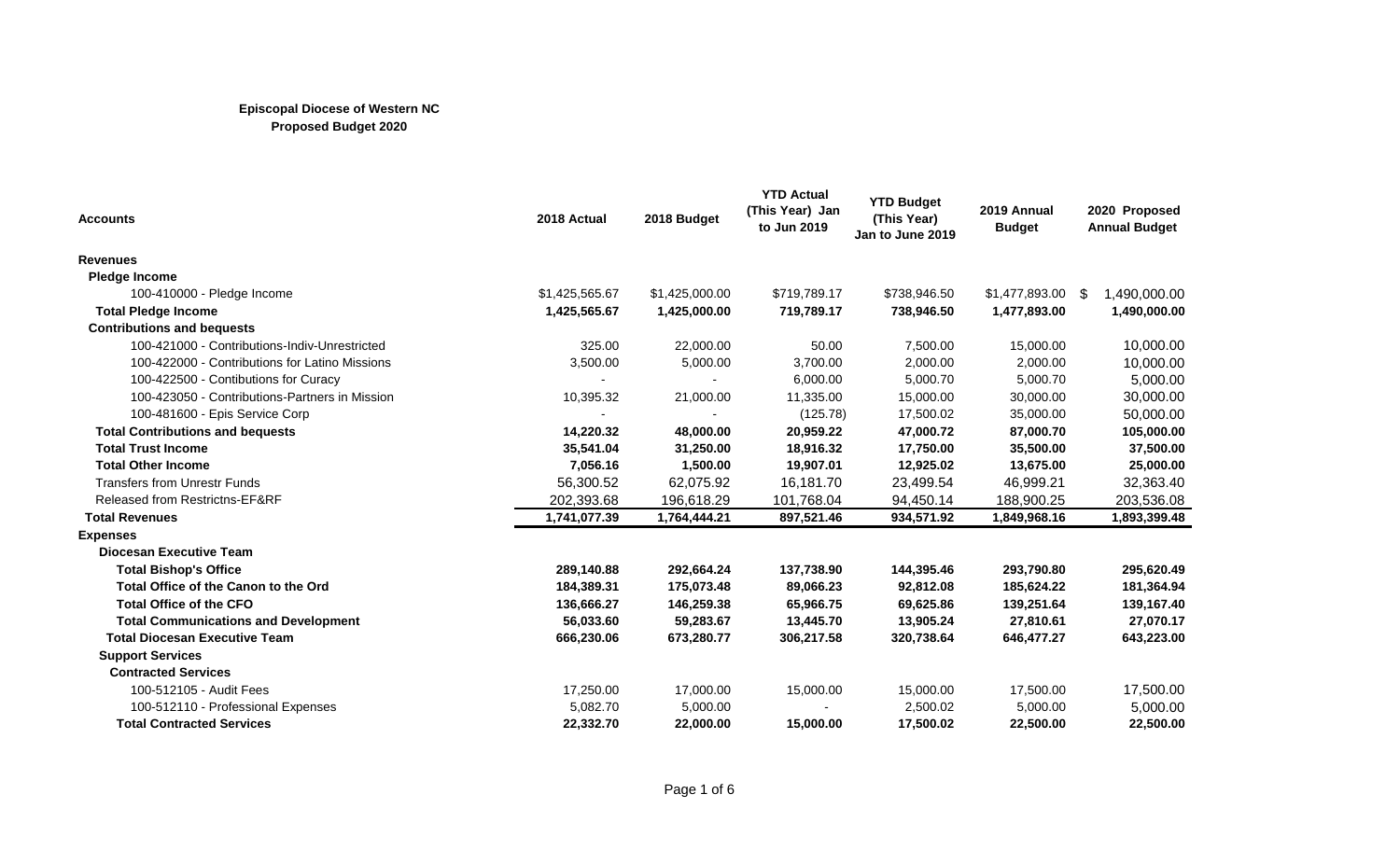| <b>Accounts</b>                             | 2018 Actual | 2018 Budget | <b>YTD Actual</b><br>(This Year) Jan<br>to Jun 2019 | <b>YTD Budget</b><br>(This Year)<br>Jan to June 2019 | 2019 Annual<br><b>Budget</b> | 2020 Proposed<br><b>Annual Budget</b> |
|---------------------------------------------|-------------|-------------|-----------------------------------------------------|------------------------------------------------------|------------------------------|---------------------------------------|
| <b>Office Administration</b>                |             |             |                                                     |                                                      |                              |                                       |
| 100-512201 - Copier Rental                  | 8,702.90    | 6,000.00    | 3,908.15                                            | 3,000.00                                             | 6,000.00                     | 6,000.00                              |
| 100-512205 - Telephone and Internet         | 8,059.63    | 8,500.00    | 4,460.46                                            | 4,447.32                                             | 8,895.33                     | 8,700.00                              |
| 100-512210 - Postage                        | 4,066.54    | 4,500.00    | 982.32                                              | 1,999.98                                             | 4,000.00                     | 3,000.00                              |
| 100-512215 - Office/Printing Supplies       | 4,779.00    | 6,000.00    | 2,509.64                                            | 3,000.00                                             | 6,000.00                     | 6,000.00                              |
| 100-512216 - Service Fees                   | 2,739.95    | 3,000.00    | 1,857.51                                            | 1,650.00                                             | 3,300.00                     | 3,241.97                              |
| 100-512218 - Kitchen Supplies & Hospitality | 3,357.12    | 2,500.00    | 1,010.30                                            | 1,500.00                                             | 3,000.00                     | 3,000.00                              |
| 100-512220 - Network and System Support     | 9,324.57    | 7,500.00    | 1,324.35                                            | 4,255.98                                             | 8,512.00                     | 2,649.00                              |
| 100-512221 - Payroll and Expense Mgmt Costs | 6,505.40    | 4,500.00    | 2,204.85                                            | 2,560.02                                             | 5,120.00                     | 5,120.00                              |
| 100-512222 - ACS system and Vanco Fees      | 9,800.98    |             | 5,962.97                                            | 3,780.00                                             | 7,560.00                     | 11,926.00                             |
| 100-512230 - Repair/Maintenance Epuip       | 663.97      | 2,500.00    | 161.71                                              |                                                      |                              |                                       |
| 100-511150 - Other staff travel and Cont Ed | 1,352.06    | 2,000.00    | 1,951.76                                            | 1,000.02                                             | 2,000.00                     | 2,500.00                              |
| <b>Total Office Administration</b>          | 59,352.12   | 47,000.00   | 26,334.02                                           | 27,193.32                                            | 54,387.33                    | 52,136.97                             |
| <b>Other Admin Support Costs</b>            |             |             |                                                     |                                                      |                              |                                       |
| 100-512510 - Workers' Compensation          | 2,964.82    | 2,835.00    | 1,431.00                                            | 1,936.02                                             | 3,872.00                     | 2,940.90                              |
| 100-512525 - Dues & Subscriptions           | 480.95      | 250.00      | 352.00                                              | 300.00                                               | 600.00                       | 555.00                                |
| 100-512530 - Misc. Diocesan Expenses        | (1,618.68)  | 265.00      | 513.30                                              | 124.98                                               | 250.00                       | 800.00                                |
| 100-511236 - Retired Clergy Insurance       | 13,216.39   | 8,000.00    | 6,989.19                                            | 2,500.02                                             | 5,000.00                     | 13,978.00                             |
| <b>Total Other Admin Support Costs</b>      | 15,043.48   | 11,350.00   | 9,285.49                                            | 4,861.02                                             | 9,722.00                     | 18,273.90                             |
| <b>Property Support Costs</b>               |             |             |                                                     |                                                      |                              |                                       |
| 100-512320 - Building / Grounds             | 8,454.94    | 3,000.00    | 8,436.85                                            | 3,000.00                                             | 6,000.00                     | 6,000.00                              |
| 100-512325 - Building Association/Mgt Fee   | 3,584.12    | 2,650.00    | 3,584.04                                            | 3,650.00                                             | 3,650.00                     | 3,650.00                              |
| 100-512330 - Property/Umbrella Ins.         | 23,319.10   | 21,302.86   | 12,679.92                                           | 11,177.00                                            | 22,354.00                    | 24,599.04                             |
| 100-512301 - Office Cleaning                | 8,368.89    | 8,484.67    | 3,360.00                                            | 3,360.00                                             | 6,720.00                     | 6,720.00                              |
| 100-512300 - Utilities                      | 4,898.63    | 4,440.00    | 2,552.92                                            | 2,060.64                                             | 4,121.14                     | 4,600.00                              |
| <b>Total Property Support Costs</b>         | 48,625.68   | 39,877.53   | 30,613.73                                           | 23,247.64                                            | 42,845.14                    | 45,569.04                             |
| <b>Total Support Services</b>               | 145,353.98  | 120,227.53  | 81,233.24                                           | 72,802.00                                            | 129,454.47                   | 138,479.91                            |
| <b>Diocesan Services</b>                    |             |             |                                                     |                                                      |                              |                                       |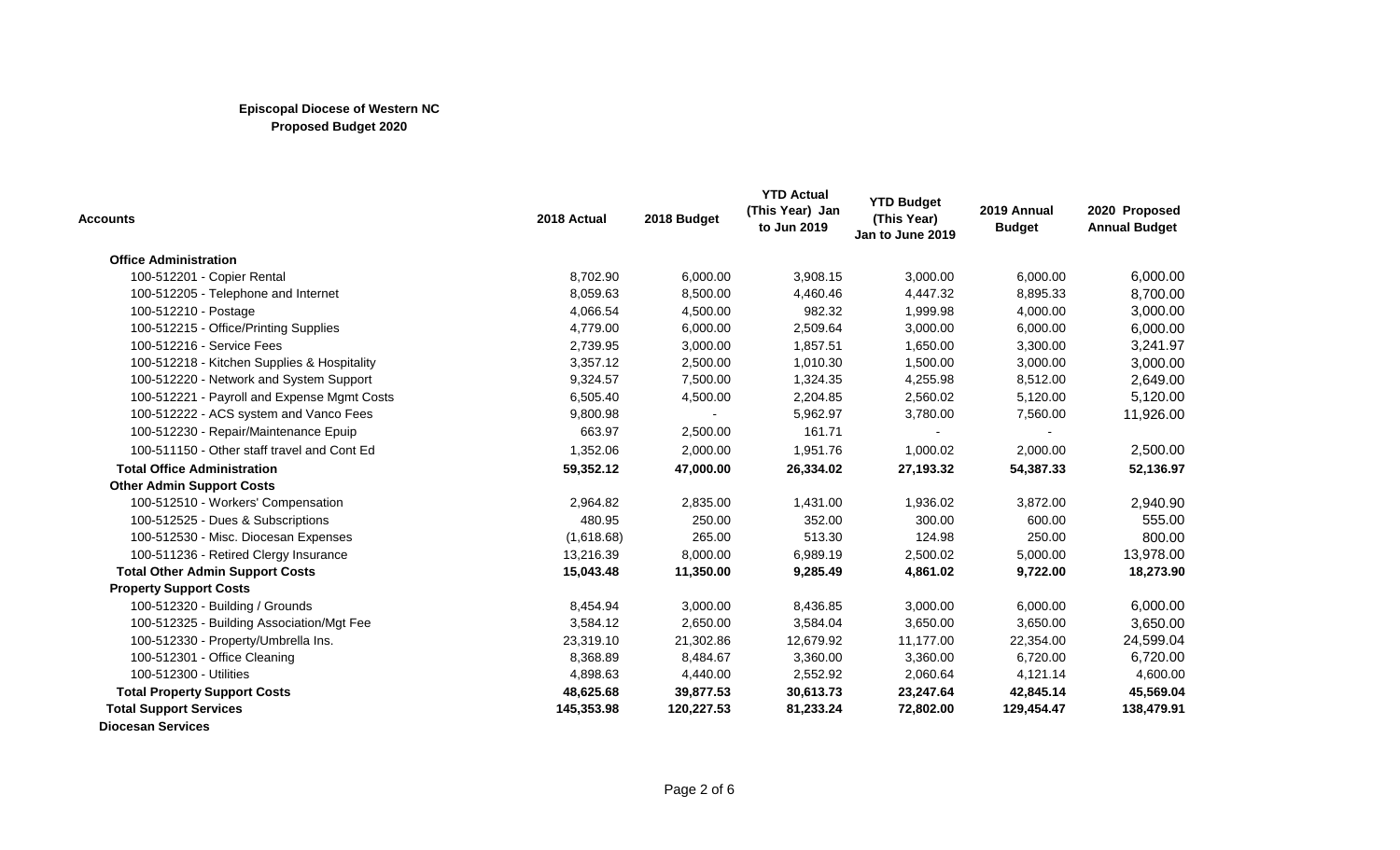| <b>Accounts</b>                               | 2018 Actual  | 2018 Budget  | <b>YTD Actual</b><br>(This Year) Jan<br>to Jun 2019 | <b>YTD Budget</b><br>(This Year)<br>Jan to June 2019 | 2019 Annual<br><b>Budget</b> | 2020 Proposed<br><b>Annual Budget</b> |
|-----------------------------------------------|--------------|--------------|-----------------------------------------------------|------------------------------------------------------|------------------------------|---------------------------------------|
| 100-513001 - Diocesan Convention & Journal    | (95.35)      | 7,000.00     | 143.03                                              | 3,250.02                                             | 6,500.00                     | 6,500.00                              |
| 100-513020 - Staff Retreat                    | 1,066.00     | 1,250.00     |                                                     | 750.00                                               | 1,500.00                     | 1,500.00                              |
| 100-513025 - Executive Council Retreat        | 2,980.13     | 2,500.00     | 3,524.10                                            | 2,800.00                                             | 2,800.00                     | 2,800.00                              |
| 100-513030 - Wardens/Treasurers Workshop      | 90.64        | 500.00       | (72.54)                                             | 100.02                                               | 200.00                       | 200.00                                |
| 100-513031 - Vestry Academy                   | 4,205.67     | 3,800.00     | 6,326.13                                            | 4,000.00                                             | 4,000.00                     | 4,000.00                              |
| <b>Total Diocesan Services</b>                | 8,247.09     | 15,050.00    | 9,920.72                                            | 10,900.04                                            | 15,000.00                    | 15,000.00                             |
| <b>Interest Expense</b>                       |              |              |                                                     |                                                      |                              |                                       |
| 100-515000 - Interest Expense                 | (18.62)      |              |                                                     |                                                      |                              |                                       |
| <b>Total Interest Expense</b>                 | (18.62)      |              |                                                     |                                                      |                              |                                       |
| <b>Transfers-Op Fund to Reserves</b>          |              |              |                                                     |                                                      |                              |                                       |
| 100-513009 - General Convention Reserve       | 14,000.00    | 14,000.00    | 6,000.00                                            | 6,000.00                                             | 12,000.00                    | 12,000.00                             |
| 100-513012 - Lambeth Reserve                  | 2,000.00     | 2,000.00     | 1,000.02                                            | 1,000.02                                             | 2,000.00                     | 2,000.00                              |
| 100-513013 - Bishop Transition Reserve        | 4,000.00     | 4,000.00     | 3,999.96                                            | 4,000.02                                             | 8,000.00                     | 8,000.00                              |
| 100-800170 - Repair/Maintenance Reserve       | 2,000.00     | 2,000.00     | 1,749.96                                            | 1,750.02                                             | 3,500.00                     | 3,500.00                              |
| <b>Total Transfers-Op Fund to Reserves</b>    | 22,000.00    | 22,000.00    | 12,749.94                                           | 12,750.06                                            | 25,500.00                    | 25,500.00                             |
| <b>Depreciation Expense</b>                   |              |              |                                                     |                                                      |                              |                                       |
| 100-530000 - Depreciation Expense             | 179,999.88   | 186,197.00   | 89,585.10                                           | 88,036.50                                            | 176,073.00                   | 179,170.20                            |
| <b>Total Depreciation Expense</b>             | 179,999.88   | 186,197.00   | 89,585.10                                           | 88,036.50                                            | 176,073.00                   | 179,170.20                            |
| <b>Total Mission Support</b>                  | 1,021,812.39 | 1,016,755.30 | 499,706.58                                          | 505,227.24                                           | 992,504.74                   | 1,001,373.12                          |
| <b>Programs</b>                               |              |              |                                                     |                                                      |                              |                                       |
| <b>National &amp; Provincial Church</b>       |              |              |                                                     |                                                      |                              |                                       |
| 100-521001 - The Episcopal Church             | 225,298.61   | 225,298.35   | 110,007.06                                          | 110,007.06                                           | 220,014.15                   | 234,752.10                            |
| 100-521005 - Provincial Church Apportionment  | 5,955.00     | 5,451.00     | 3,027.00                                            | 5,500.00                                             | 5,500.00                     | 3,027.00                              |
| 100-521010 - NC Council of Churches           | 4,000.00     | 4,000.00     |                                                     | 1,750.02                                             | 3,500.00                     | 3,500.00                              |
| <b>Total National &amp; Provincial Church</b> | 235,253.61   | 234,749.35   | 113,034.06                                          | 117,257.08                                           | 229,014.15                   | 241,279.10                            |
| <b>Diocesan Communications</b>                |              |              |                                                     |                                                      |                              |                                       |
| 100-522002 - Diocesan Communications          | 1,557.15     | 10,000.00    | 3,927.72                                            | 2,500.02                                             | 5,000.00                     | 5,000.00                              |
| 100-522025 - Web Site Maintenance             | 1,138.45     | 1,200.00     | 59.88                                               | 600.00                                               | 1,200.00                     | 1,200.00                              |
| <b>Total Diocesan Communications</b>          | 2.695.60     | 11,200.00    | 3,987.60                                            | 3,100.02                                             | 6,200.00                     | 6,200.00                              |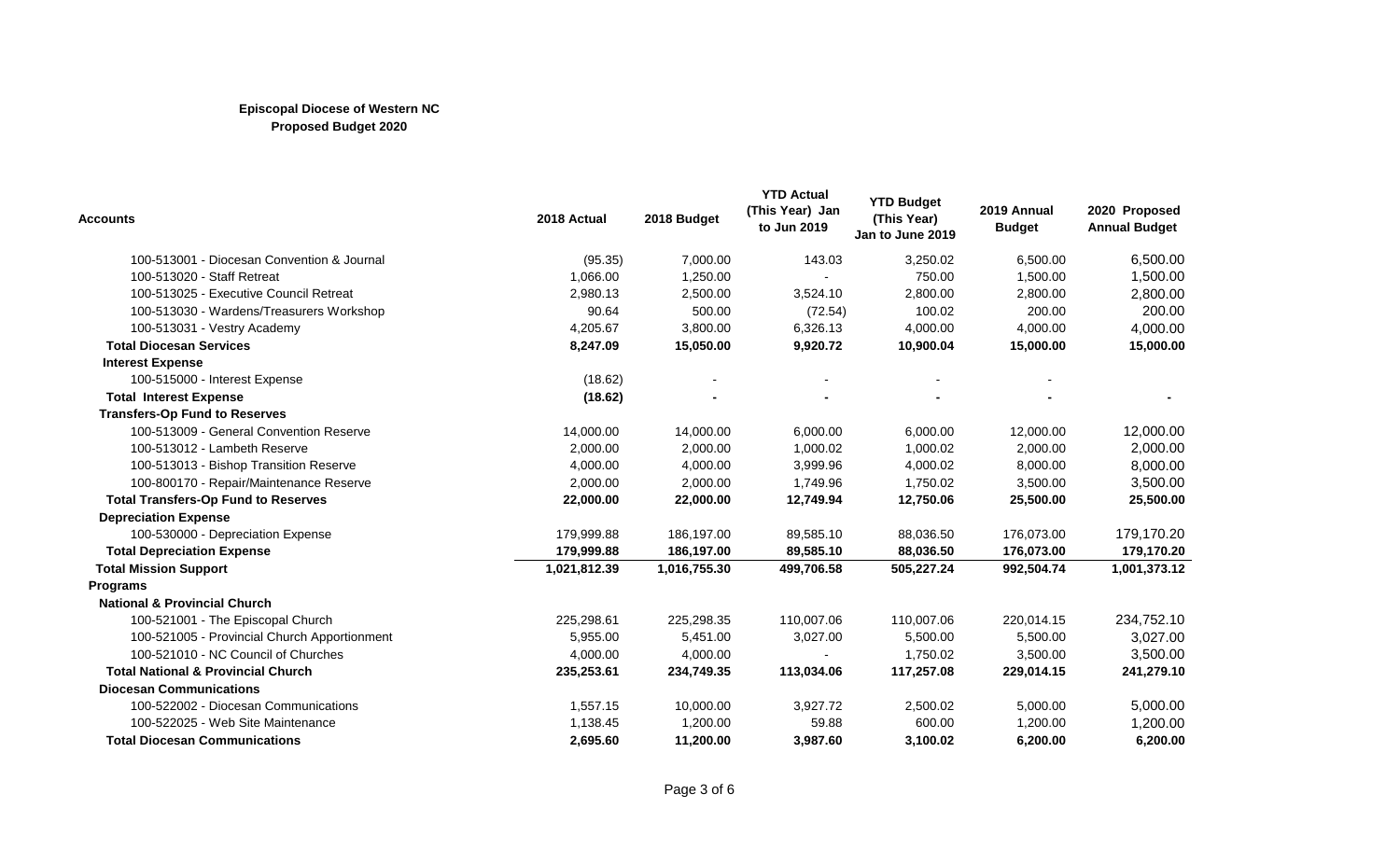| Accounts                                                            | 2018 Actual    | 2018 Budget | <b>YTD Actual</b><br>(This Year) Jan<br>to Jun 2019 | <b>YTD Budget</b><br>(This Year)<br>Jan to June 2019 | 2019 Annual<br><b>Budget</b> | 2020 Proposed<br><b>Annual Budget</b> |
|---------------------------------------------------------------------|----------------|-------------|-----------------------------------------------------|------------------------------------------------------|------------------------------|---------------------------------------|
| <b>Commission on Ministry</b>                                       |                |             |                                                     |                                                      |                              |                                       |
| 100-523001 - Holy Orders/Ordination Exp                             | 2,431.86       | 2,750.00    | 2,076.79                                            | 1,500.00                                             | 3,000.00                     | 3,000.00                              |
| 100-523002 - Renewal of Vows                                        | 352.06         | 700.00      | 283.19                                              | 250.02                                               | 500.00                       | 500.00                                |
| 100-523009 - Curacy Program                                         | 15,000.01      | 20,000.00   | 12,384.02                                           | 15,000.00                                            | 30,000.00                    | 30,000.00                             |
| 100-523010 - Ordination Expenses                                    | (2,360.43)     |             | 6.62                                                |                                                      |                              |                                       |
| 100-523011 - Iona Seed Money                                        | 7,378.08       | 7,000.00    | 5,000.00                                            | 3,690.00                                             | 7,380.00                     | 10,000.00                             |
| 100-523015 - Diaconate Expenses                                     | 2,185.80       | 2,000.00    | 1,325.09                                            | 1,249.98                                             | 2,500.00                     | 2,500.00                              |
| 100-523020 - Supervision of the Diaconate                           | $\blacksquare$ |             | 1,128.73                                            |                                                      |                              |                                       |
| 100-523025 - Archdeacon Expenses                                    | 735.00         | 1,500.00    | 1,678.68                                            | 750.00                                               | 1,500.00                     | 1,500.00                              |
| 100-523030 - Fresh Start                                            |                | 500.00      |                                                     | 49.98                                                | 100.00                       | 100.00                                |
| 100-523035 - Continuing Education/Clergy                            | 500.00         | 3,000.00    | 1,000.00                                            | 1,500.00                                             | 3,000.00                     | 3,000.00                              |
| 100-523039 - COM Overnight                                          | 896.24         | 3,300.00    | 841.18                                              | 1,600.02                                             | 3,200.00                     | 3,200.00                              |
| 100-523040 - Ember Days                                             | 460.23         | 250.00      | 686.84                                              | 124.98                                               | 250.00                       | 250.00                                |
| 100-523041 - Clergy Peer Group support                              |                |             |                                                     | 900.00                                               | 1,800.00                     |                                       |
| 100-523045 - Fall Clergy Overnight                                  | 8,244.49       | 2,000.00    | 44.47                                               | 1,000.02                                             | 2,000.00                     | 2,000.00                              |
| 100-523050 - Lenten Retreat Overnight                               | 4,327.24       | 2,000.00    | 42.71                                               | 1,000.02                                             | 2,000.00                     | 2,000.00                              |
| 100-523055 - Safe Church                                            | 232.00         | 500.00      |                                                     | 124.98                                               | 250.00                       | 250.00                                |
| 100-523056 - Clergy Spouse Programs                                 | 60.00          | 500.00      |                                                     | 250.02                                               | 500.00                       | 500.00                                |
| <b>Total Commission on Ministry</b>                                 | 40,442.58      | 46,000.00   | 26,498.32                                           | 28,990.02                                            | 57,980.00                    | 58,800.00                             |
| <b>Other Commissions</b>                                            |                |             |                                                     |                                                      |                              |                                       |
| 100-524001 - Ecumenical Commission                                  | 2,055.52       | 1,500.00    | 490.19                                              | 750.00                                               | 1,500.00                     | 1,500.00                              |
| 100-524005 - Liturgy & Music                                        | 483.00         | 1,000.00    | 803.00                                              | 499.98                                               | 1,000.00                     | 1,000.00                              |
| <b>Total Other Commissions</b>                                      | 2,538.52       | 2,500.00    | 1,293.19                                            | 1,249.98                                             | 2,500.00                     | 2,500.00                              |
| Youth & College Ministries                                          |                |             |                                                     |                                                      |                              |                                       |
| <b>Total Youth &amp; College Ministries Salaries &amp; Benefits</b> | 149,162.78     | 129,596.86  | 95,641.89                                           | 103,506.60                                           | 207,012.91                   | 213,210.87                            |
| 100-524560 - Y & YA Scholarships                                    |                |             |                                                     |                                                      |                              | 2,000.00                              |
| 100-525001 - EYC                                                    | 11,229.06      | 8,000.00    | 6,356.29                                            | 4,500.00                                             | 9,000.00                     | 9,000.00                              |
| 100-525005 - MidBeginningdle                                        | 5,277.62       | 2,500.00    |                                                     | 1,849.98                                             | 3,700.00                     | 3,700.00                              |
| 100-525015 - Youth Appreciation Day                                 | 233.54         | 500.00      | 68.30                                               | 250.02                                               | 500.00                       | 500.00                                |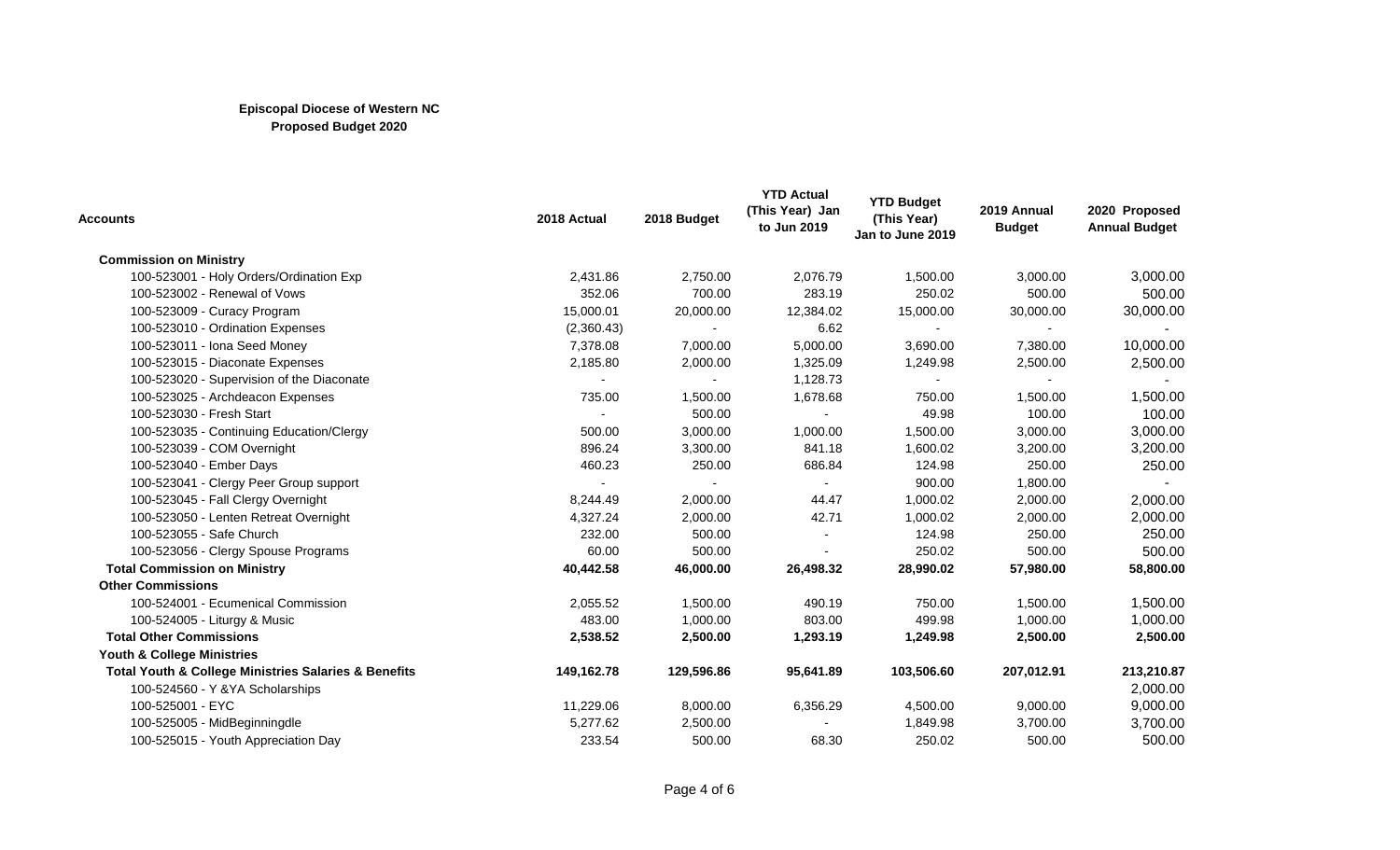| Accounts                                       | 2018 Actual    | 2018 Budget | <b>YTD Actual</b><br>(This Year) Jan<br>to Jun 2019 | <b>YTD Budget</b><br>(This Year)<br>Jan to June 2019 | 2019 Annual<br><b>Budget</b> | 2020 Proposed<br><b>Annual Budget</b> |
|------------------------------------------------|----------------|-------------|-----------------------------------------------------|------------------------------------------------------|------------------------------|---------------------------------------|
| 100-525020 - Provincial/Natl. Youth Meeting    | 261.90         | 2,000.00    |                                                     | 1,000.02                                             | 2,000.00                     | 2,000.00                              |
| 100-525025 - Camp Henry                        | 65,000.00      | 65,000.00   | 32,500.32                                           | 32,500.02                                            | 65,000.00                    | 60,000.00                             |
| 100-525030 - Vocare                            | $\blacksquare$ | 500.00      |                                                     |                                                      |                              |                                       |
| 100-525040 - College Ministries                | 86.81          |             |                                                     |                                                      |                              |                                       |
| 100-525045 - Young Adults Programs             | 362.50         |             |                                                     |                                                      |                              |                                       |
| 100-525235 - Young Adult Programs              | 10.50          | 1,000.00    |                                                     | 499.98                                               | 1,000.00                     | 1,000.00                              |
| 100-525310 - Campus Ministry Program ASU       | 9,063.48       | 7,000.00    | 3,831.09                                            | 4,000.02                                             | 8,000.00                     | 8,000.00                              |
| 100-525405 - Campus Ministry Program at WCU    |                | 500.00      |                                                     | 250.02                                               | 500.00                       | 500.00                                |
| 100-525505 - Campus Ministry Program UNCA      | 8,505.69       | 8,500.00    | 1,595.23                                            | 2,500.02                                             | 5,000.00                     | 5,000.00                              |
| 100-525506 - Canterbury@Brevard                |                |             | 1,500.00                                            | 750.00                                               | 1,500.00                     | 1,500.00                              |
| 100-525510 - Service Corp Program costs        | 210.00         |             | 829.80                                              | 3,750.00                                             | 7,500.00                     | 28,000.00                             |
| 100-525511 - Service Corp Partic Medical       |                |             | $\overline{\phantom{a}}$                            | 6,319.98                                             | 12,640.00                    | 12,500.00                             |
| <b>Total Youth &amp; College Ministries</b>    | 249,403.88     | 225,096.86  | 142,322.92                                          | 161,676.66                                           | 323,352.91                   | 346,910.87                            |
| <b>Justice &amp; Outreach Ministries</b>       |                |             |                                                     |                                                      |                              |                                       |
| 100-526001 - Justice & Outreach Initiatives    | 12,250.00      | 30,000.00   |                                                     | 8,359.98                                             | 16,720.00                    | 16,105.68                             |
| 100-526020 - Dismantle Racism                  | 250.00         | 2,500.00    |                                                     | 888.42                                               | 1,776.81                     | 1,500.00                              |
| 100-526035 - Sustainable Development Goals     | 17,761.61      | 17,761.61   | 16,599.00                                           | 16,599.00                                            | 18,099.00                    | 20,914.00                             |
| 100-526037 - Companion Diocese Expenses        | $\blacksquare$ | 2,500.00    | $\sim$                                              | 499.98                                               | 1,000.00                     | 1,000.00                              |
| 100-526040 - Task Force/Latino issues          | (500.00)       |             |                                                     |                                                      |                              |                                       |
| <b>Total Justice &amp; Outreach Ministries</b> | 29,761.61      | 52,761.61   | 16,599.00                                           | 26,347.38                                            | 37,595.81                    | 39,519.68                             |
| <b>Evangelism and Stewardship</b>              |                |             |                                                     |                                                      |                              |                                       |
| 100-513035 - Planned Giving/Stewardship        | 3,998.75       | 7,500.00    |                                                     | 1,500.00                                             | 3,000.00                     | 3,000.00                              |
| 100-525551 - Evangelism                        |                | 500.00      |                                                     |                                                      |                              |                                       |
| <b>Total Evangelism and Stewardship</b>        | 3,998.75       | 8,000.00    |                                                     | 1,500.00                                             | 3,000.00                     | 3,000.00                              |
| <b>Christian Formation Ministries</b>          |                |             |                                                     |                                                      |                              |                                       |
| 100-527001 - Episc Programming at Conf Centers | 6,000.00       | 6,000.00    | 135,960.00                                          | 10,500.00                                            | 21,000.00                    | 6,000.00                              |
| 100-527011 - Catechesis Good Shepherd          |                | 300.00      |                                                     |                                                      |                              |                                       |
| 100-527015 - EFM (Univ. South)                 | 7,189.75       | 2,250.00    | (2,450.00)                                          | 1,099.98                                             | 2,200.00                     | 2,200.00                              |